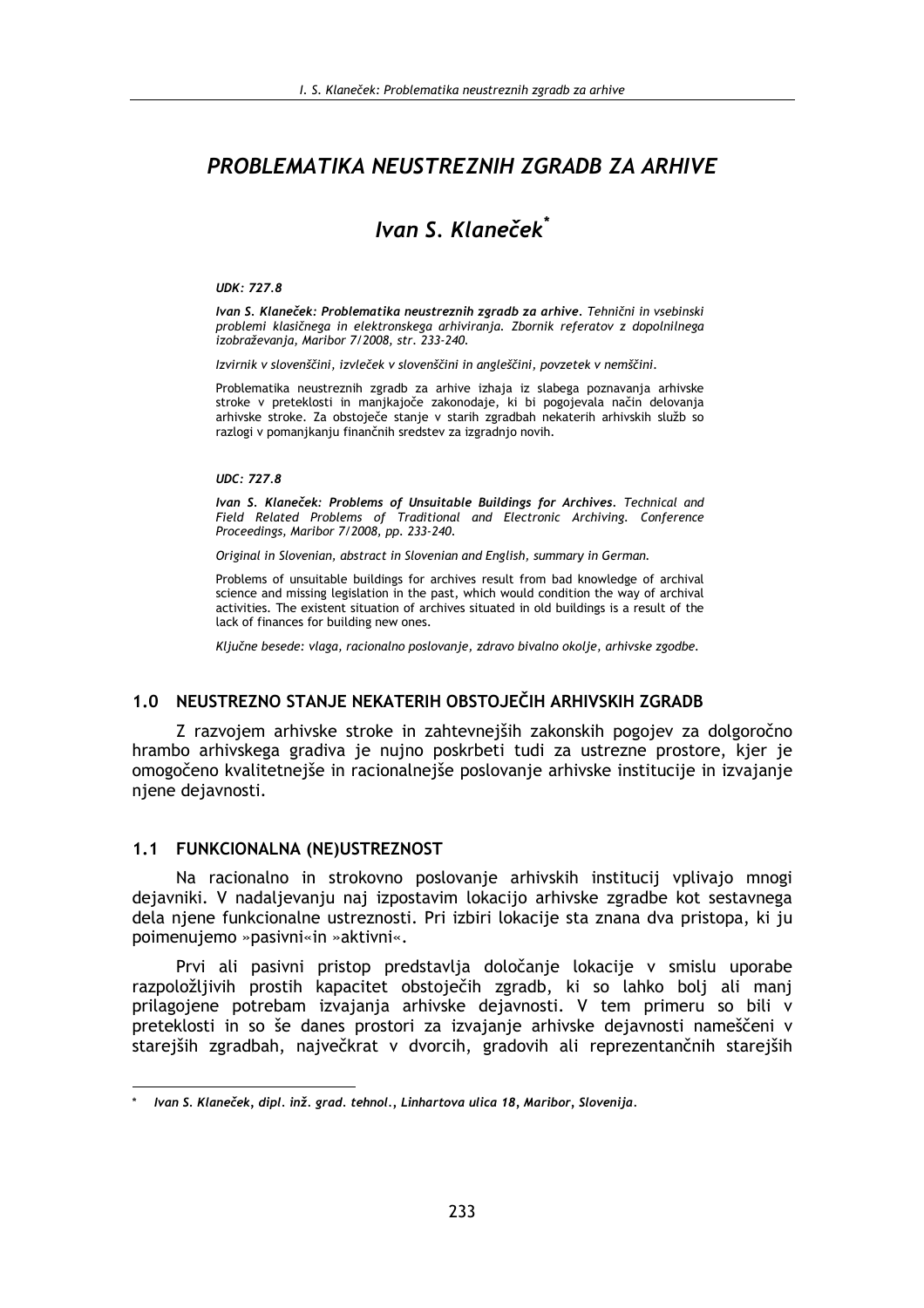mestnih vilah in podobno ali v opuščenih industrijskih ali drugih objektih. Te zgradbe so običajno obokane in izvedene z zelo masivnimi zidnimi konstrukcijami, debelimi stropi in podobno ali imaio značilnosti namenskih industrijskih objektov. Adaptacija tovrstnih zgradb, ki bi pomenila prilagajanje sodobnemu izvajanju arhivske dejavnosti, je praviloma tehnično zelo zahtevna, traja relativno dolgo časa in je posledično največkrat zelo draga. Običajno cenejši je drugi ali aktivni pristop, ki predstavlja novogradnjo arhivske zgradbe.

Tako zgradbo naročniki v osnovi postavljajo v skladu s namenom v določeno (zahtevano) okolje, ki je opredeljeno s predhodnimi dokumenti - predvsem z varnostnimi, logističnimi, funkcionalnimi in drugimi študijami. Tovrstni dokumenti opredeljujejo posamezne funkcionalnosti, ki so lahko časovno vezane ali nevezane.

### 1.2 PROSTORSKA (NE)USTREZNOST

Prostorska neustreznost se kaže v neustrezni tlorisni obliki prostorov in višin ter prehodov, kar ni primerno za arhivski tehnološki proces. Prostorsko neustreznih prostorov tudi ni možno funkcionalno opremljati, posebno še, če so ti v več etažah ali te prostore še opredeljuje stopnišče ali drugi skupni pomožni prostori z ostalimi koristniki zgradbe.

Drugi vidik prostorske neustreznosti predstavlja lokacijo zgradbe za namene arhivske dejavnosti. Če so lokacije tovrstnih zgradb na obrobju mest ali na grajskih hribih, oddaljene od matičnih institucij, v bližini drugih industrijskih objektov, skladišč nevarnih snovi itd., potem se pojavljajo veliki varnostni, logistični in drugi problemi, ki opredeljujejo funkcionalnost sodobne arhivske ustanove. Med dejavnike, ki opredeljujejo neustrezno okolje, prištevamo med drugim tudi močan hrup prometa, hrup industrije ali obrti, neprijetne oz. škodljive pline prometa, industrije ali kanalizacije in podobno.

# 1.3 TEHNIČNO-TEHNOLOŠKA (NE)USTREZNOST

Tehnično-tehnološko neustreznost pokaže že sam izgled zgradbe. Neustrezno grajene arhivske stavbe so praviloma v skromni izvedbi gradbenih konstrukcij, s slabim temeljem zidov in stropov ter strehe, ki občasno tudi prepušča meteorne padavine. Vzroki za pospešeno staranje zgradb so tudi tehnološko cenena gradiva, iz katerih je zgradba grajena. Mehkejša in porozna gradiva so higroskopična za vlago, kot tudi vlažna s prekomerno vsebnostio vlage.

V prekomerno vlažnih gradbenih konstrukcijah zidov in stropov so prostori mrzli. Starejše zgradbe so v večjem delu grajene z debelimi zidovi, vendar z dozidavami z različno debelimi obodnimi zidovi. Zato se zaradi razlike v temperaturi in relativni vlagi v zgradbi in zunaj nje površine zidnih konstrukcij v notranjosti zgradb rosijo ali so celo mokre.

Vlažni zidovi v strukturi kot tudi na površini so pogosti razlog za dotrajanost ometov, ki so z vlago in umazanijo nasičeni, zato niso več paroprepustni. Dotrajani zasičeni ometi na fasadah in v zgradbah ne služijo več, saj so kot akumulatorji toplote v izračunu termike brez vrednosti.

Tehnično služijo ometi za izravnavo zidnih konstrukcij površine zidov, zidanih iz kamna ali glinene opeke. Tehnološka funkcija zdravih ometov z optimalno vsebnostjo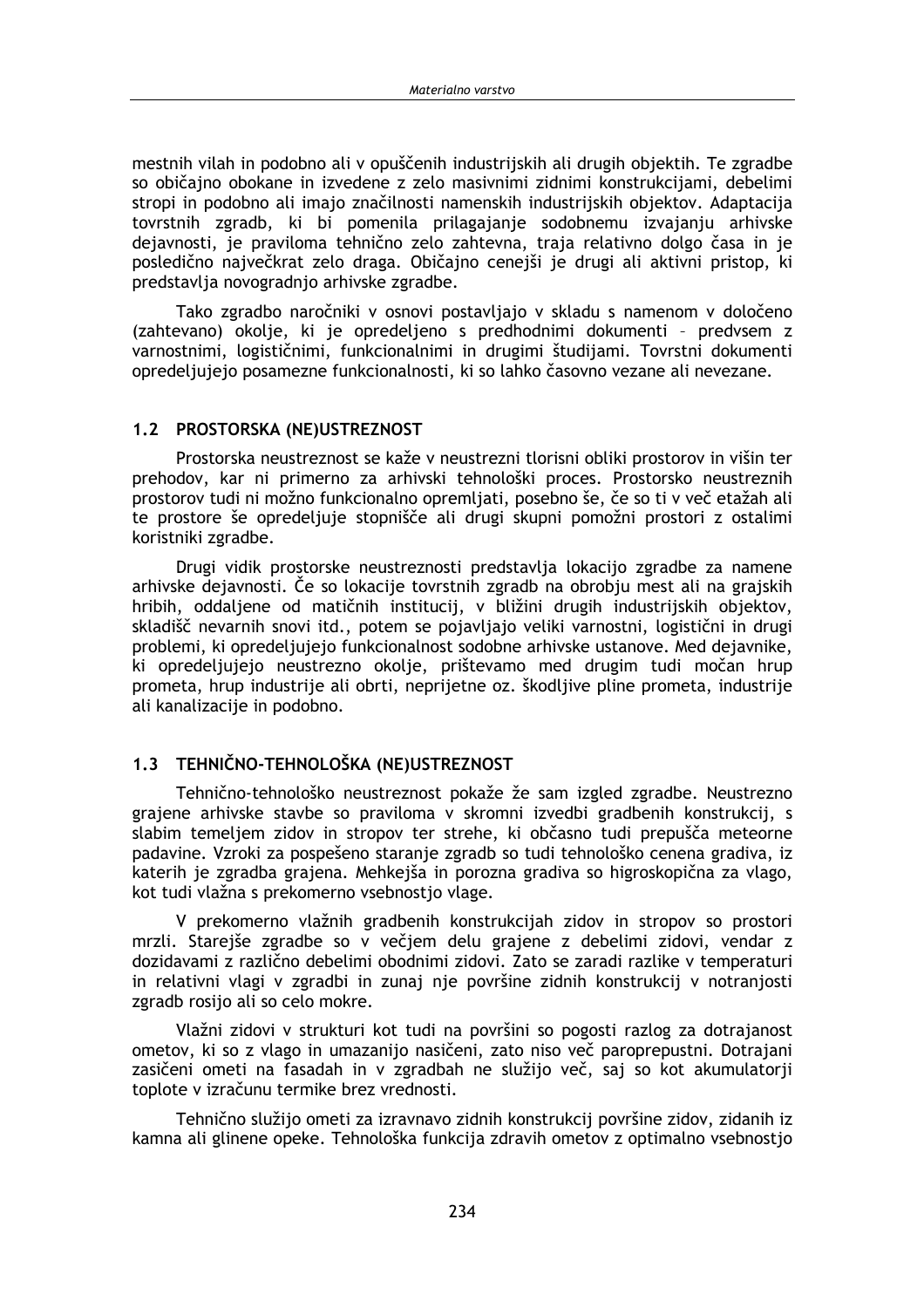vlage do 2.0 % je tehnološki podatek, ki služi projektantom v izračunu potrebne otoplitve notraniosti zgradb.

V primeru vlaženja zidov zgradb iz podtalnice ali atmosferskih padavin pa pride do prekomerne vsebnosti vlage v zidovih in ometih. Tako že 16 % vsebnost vlage v zidovih izničenie termičnost zidov.

Neustrezna tehnološka kvaliteta slikarskega sloja iz sintetičnih cenenih slikarskih barv povzroča pospešeno propadanje zidnih in stropnih konstrukcij, uporabnikom pa v s plastičnimi strupenimi barvami obdelanih prostorih ni omogočeno zdravo bivanje.

Trajnost kvalitete sintetičnih barv je omejena na izhlapevanje topil in razredčil, ki so v daljšem časovnem obdobju za človeka strupena. Nekateri proizvodni programi barv na bazi strupenih proizvodov so v evropski zakonodaji strogo izločeni in jih tudi pri proizvajalcih ni zaslediti. V državah tranzicije industrija barv zaradi konkurenčnosti na trgu in lastnih dobičkov na račun odraslih in otrok nima pravega interesa za zdrave barve, ki ščitijo zdravje.

Tudi nekateri izvajalci slikarskih del se ne želijo odpovedati cenenim strupenim in paroneprepustnim barvam, ker so kvalitetne zdrave mineralne barve dražje od sintetičnih. Agonija preskoka v zdravo bivalno okolje v Sloveniji traja že desetletje, in to kljub množici statističnih podatkov o številnih znanih in neznanih okužbah in boleznih, o katerih pišejo v vseh medijih.

O navedeni zdravstveni problematiki obveščajo Slovence poleg novinarjev tudi najbolj odgovorni državni uslužbenci, kakor da ne živijo v isti državi in nimajo možnosti ukrepati za izboljšanje bivalnih okolij.

Številne odgovorne državne in javne institucije v Sloveniji se vendar že dalj časa trudijo za izbolišanje naravnega zdravega okolja zraka in vode. Spregledajo pa nezdravo bivalno okolje človeka doma in na delovnem mestu. Pri vsem tem pa ne ugotovijo, da večina Slovencev vdihava oporečni zrak zaradi zračenja sintetičnih slikarskih materialov na stenah in stropih v bivalnih ali delovnih prostorih.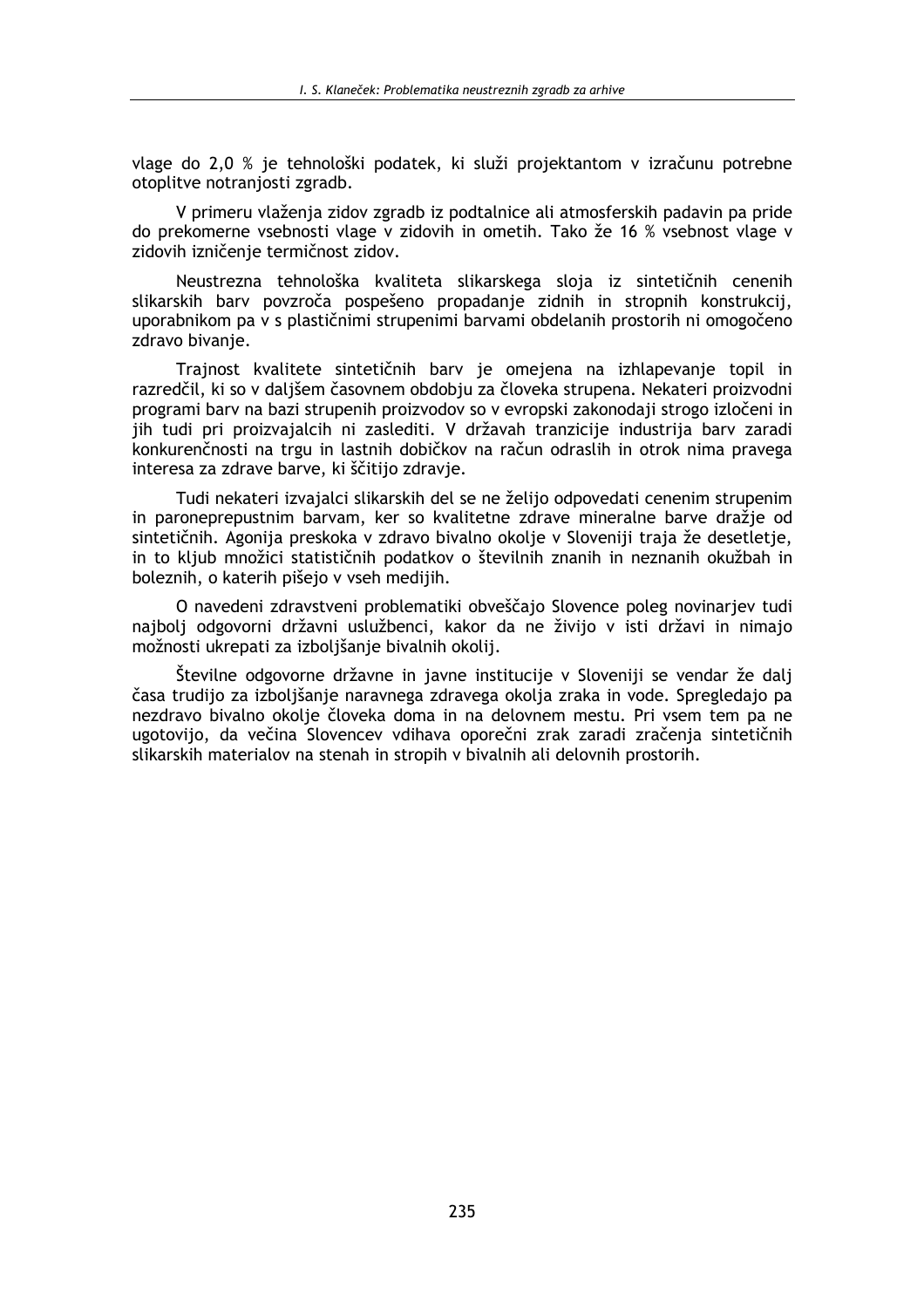# POSTOPEK KRISTALIZACIJE RAZTOPLJENIH SOLI IN UTRJEVANJE MINERALNIH GRADIV TER KONSTRUKCIJ



Zgradba v klimatskem okolju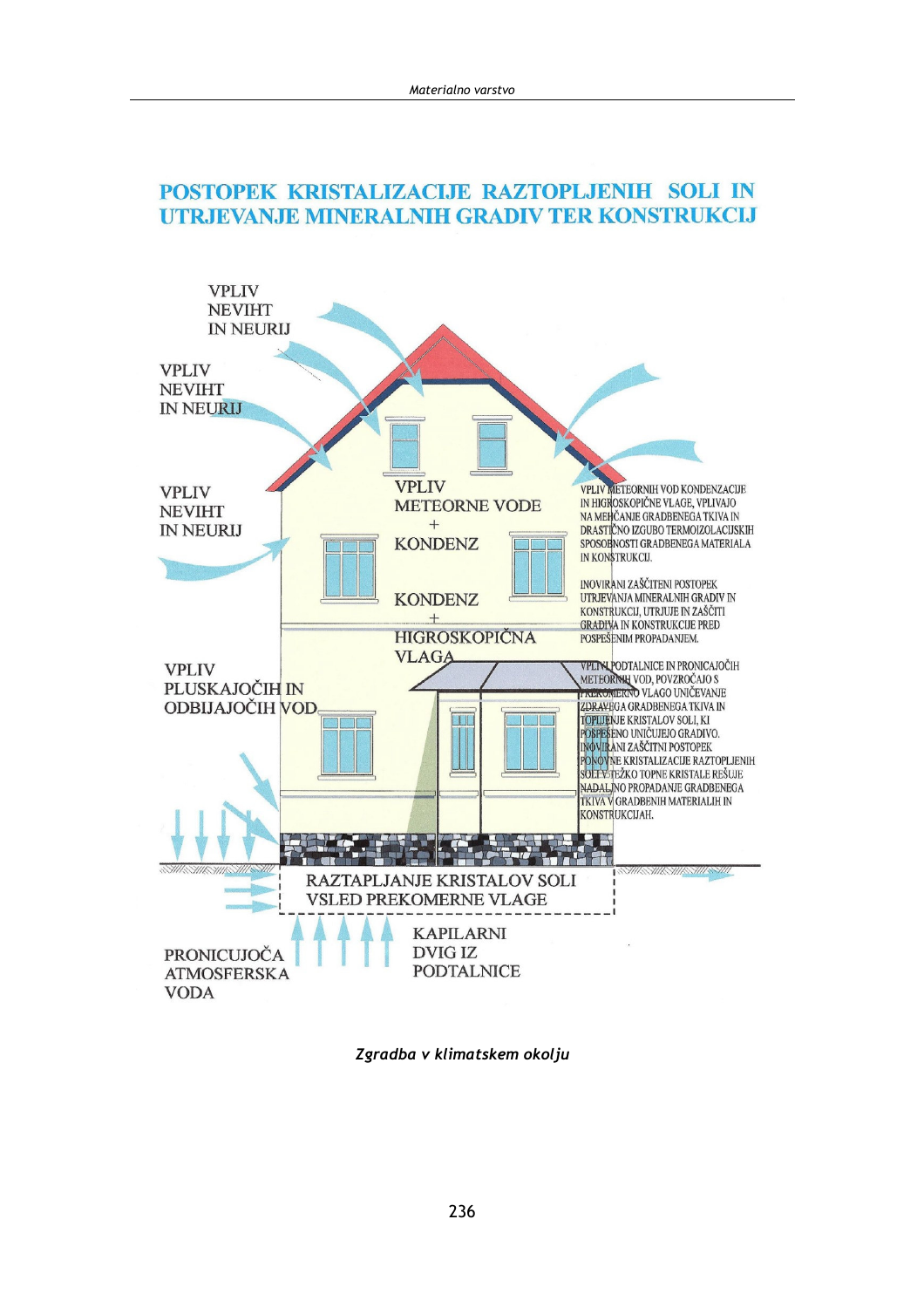# 1.4 OBNOVE OBSTOJEČIH ARHIVSKIH ZGRADB

Vzdrževanje starejših arhivskih zgradb je obsežno in neracionalno, razen če se lastnik odloči za večji celoviti poseg obnove po projektnih normativih in pogojih današniega časa. Pred projektom obnove v obstoječi starejši zgradbi za potrebe arhivske dejavnosti je potrebno izvesti temeljito adaptacijo, če je potrebno, pa tudi rekonstrukcijo obstoječe zgradbe. Pred začetkom izdelave projekta obnove je nujno izdelati tehnološki projekt, iz katerega mora biti razviden potek arhivskega dela, obseg del in nalog, tehnična opremljenost, klimatski pogoji prostorov ter komunikacije poslovanja. Tehnološki elaborati so osnovni kriteriji, ki jih mora projektant upoštevati v projektu obnove.

Pri obnovi je nujno predvidevati izvirne sanacijske mineralne gradbene materiale z veliko možnostjo paroprepustnosti, zaradi izsuševanja prekomerno vlažnih gradbenih konstrukcij in zaradi sorodnih tehnoloških lastnosti gradbenih materialov. Predvideti je potrebno dodatno prezračevanje zgradbe kot naravni sistem skozi obstoječe dimnike, ali umetni, prisilni avtomatizirani sistem.

Obnova starejše zgradbe se začne s sanacijskim tehnološkim postopkom stabilizacije in hidroizolacije temeljnega dela zidov. Strokovni pristop je za sanacijo v obnovi zgradbe primarnega pomena. Z navedenima tehnično-tehnološkima postopkoma ojačamo temelj zgradbe in zgradbo zaščitimo proti delovanju kapilarnih dvigov iz podtalnice skozi temelj.

# 2.0 PRISTOP IN IZGRADNJA NOVIH ARHIVSKIH ZGRADB

Priprave in izgradnja novih objektov za arhivska skladišča se bistveno razlikujejo od obnov obstoječih arhivskih zgradb. Pri obstoječih arhivskih zgradbah je prisotno veliko omejitev. Pri obnovi obstoječih arhivskih zgradb ostaja lokacija enaka, pri izgradnji novih skladišč pa je možno novo lokacijo izbirati.

# 2.1 TEHNOLOŠKI ELABORAT IZVAJANJA ARHIVSKE DEJAVNOSTI V NOVI ZGRADBI

Elaborat tehnologije predvidenega izvajanja arhivske dejavnosti v novi zgradbi. ki bo izgrajena za optimalno delovanje arhivske dejavnosti, vsebuje najracionalnejše predloge razporeditev, tlorisno velikost delavnih prostorov kot tudi višino predvidenih skladiščnih prostorov in opreme ter planirano organizacijo dela. Za nova arhivska skladišča je mogoče predvidevati najustreznejšo opremo za najracionalnejše poslovanje. Sestavni del tehnološkega elaborata je tudi komunikacijska infrastruktura, ki je odvisna od velikosti in potreb arhivske ustanove, zahtevnosti obdelave podatkov, njihovega pretoka, števila navezanih elektronskih naprav ...

# 2.2 IDEJNI PROJEKT ZA NOVO ARHIVSKO ZGRADBO

Projektant arhitekt, kateremu je zaupana velika projektna naloga, mora imeti dovolj izkušenj pri projektiranju arhivskih ali podobnih zgradb ali pa si mora to znanje pridobiti. Izven tehnološkega elaborata je še veliko arhivskih potreb, načinov delovania, strokovnih postopkov, katerih ni mogoče vnaprej predvideti ali jih ustrezno opredeliti.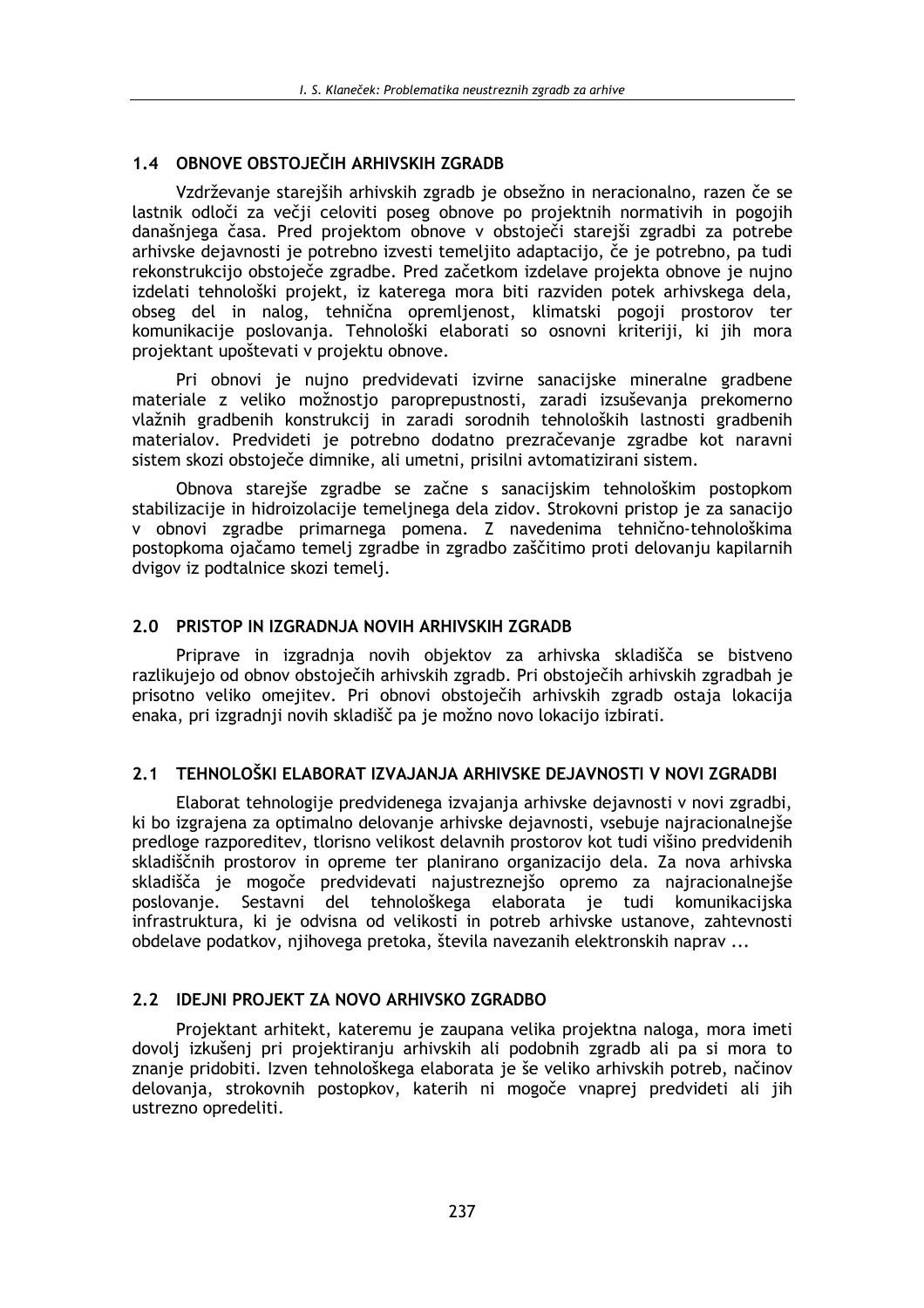Povezava med izdelovalcem ideinih projektnih zasnov in strokovniakom arhivske stroke je nujna vse do zaključka idejnega projekta, nakar sledi predstavitev projekta vsem sodelujočim v projektu izgradnie nove arhivske zgradbe.

V idejnem projektu prikazana bodoča arhivska zgradba se mora arhitektonsko navezovati na predvideno lokacijsko okolje, v katerem bo grajena. Lokacija mora biti usklajena s planskimi akti za izgradnjo v kraju predvidene lokacije zgradbe. Tudi nove zgradbe ni mogoče graditi kjerkoli, zato se morajo graditelji uskladiti z urbanisti, jim dokazati funkcionalne potrebe in prednosti.

### 2.3 TEHNIČNO-TEHNOLOŠKI ELABORAT GRADBENE TEHNOLOGIJE ZA ARHIVSKE **ZGRADBE**

Po potrditvi idejnega projekta sledi pristop k izdelavi tehnične dokumentacije za pridobitev gradbenega dovoljenja in izgradnjo, ki vsebuje med številnimi podprojekti pomemben elaborat za tehnologijo izgradnje in gradbene materiale. Tehnološki elaborat izdela zavod za raziskave gradbenih konstrukcij in materialov ali podjetje za gradbeno tehnologijo, pri čemer upošteva vsebino tehnoloških potreb stroke. Tehnološke preiskave, predlogi za izvedbo tehnoloških postopkov in uporabo gradiv so pri izgradnji objektov nepogrešljivi, še potrebnejši so pri izgradnji objektov, ko gre za specifične dejavnosti arhivske stroke.

Tehnično-tehnološki elaborat vsebuje tehnološke postopke pri izgradnji kot tudi predlog gradiv za izgradnjo in obdelavo fasad ter finalno obdelavo notranjosti arhivskih prostorov. V zadnjem času je razvoj proizvodnje gradbenih materialov v Sloveniji dosegel velik razvoj, dodatno pa so tržišče zapolnili gradbeni materiali tujih proizvajalcev, ki so cenejši, vendar pogosto dvomljive kvalitete. Prodajalci gradbenih materialov ne razpolagajo z ustrezno tehnološko spremljajočo dokumentacijo, ali pa je ta zelo pomanjkljiva. Zato projektanti in izvajalci nimajo možnosti strokovne izbire materialov, ampak vgrajujejo, kar je cenovno najbolj ugodno, ne glede na kvaliteto, škodlijvosti za zdravie človeka oz. arhivskega gradiva pa ne preveriajo.

Gradbeni tehnologi nujne tehnološke podatke o kvaliteti in oporečnosti gradiv za zdravje pridobijo neposredno na osnovi zahtev ali pogojev od izvajalcev, ki želijo prodati ali vgraditi lastne proizvedene materiale. V kolikor proizvajalci nimajo potrdil o skladnosti kvalitete proizvodov, ki morajo temeljiti na rezultatih preiskav Zavoda za gradbeništvo Slovenije, jih ne bi smelj prodajati.

Na številnih nekvalitetno izgrajenih objektih se je izkazalo, da projektanti in izvajalci gradenj ne zmorejo tekoče slediti tehnično-tehnološki kvaliteti novih gradbenih materialov. Tehnično-tehnološki pogoji za pravilno uporabo ali vgrajevanje so dokaj zahtevni, zato je tehnološka gradbena dejavnost za gradbeništvo vedno bolj potrebna. Objekti, zgrajeni brez sodelovanja gradbenih tehnologov s poznavanjem gradbene fizike in kemije, so izpostavljeni različnim reklamacijam zaradi nestrokovnosti izvedb.

#### 2.4 GLAVNI PROJEKT ZA ARHIVE NAJ VSEBUJE MINERALNE GRADBENE MATERIALE

Medicina pogosto odkriva nova obolenja, za katera še ne obstojajo zdravila ali celo bolezni sploh ni možno določiti. Za zdravo življenje je potrebno tudi zdravo neposredno bivalno okolje, ne le okrog zgradbe, ampak v neposrednem bivalnem ali delovnem prostoru.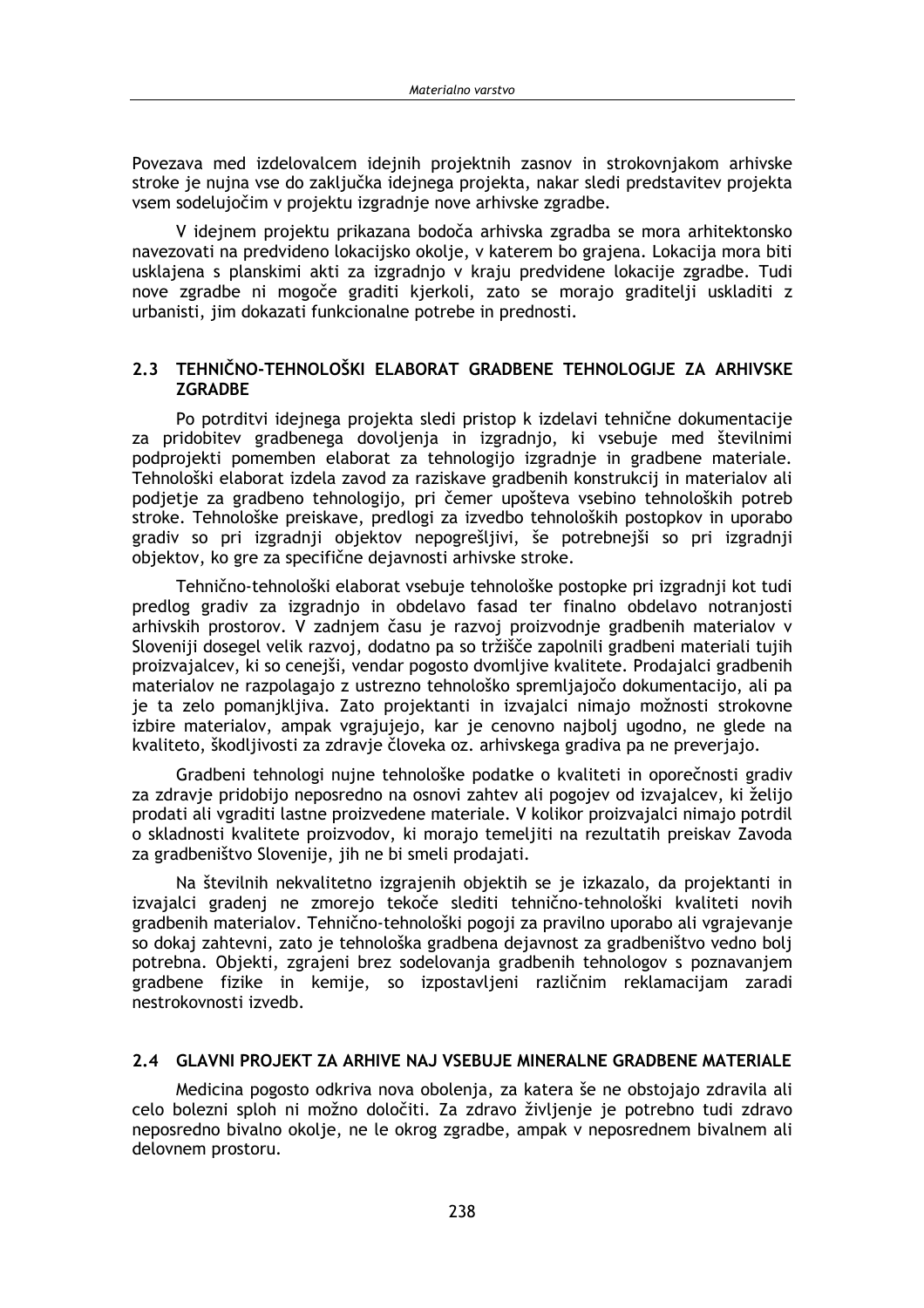Ekologi se že dali časa ukvariaio z zdravo naravo, čiščeniem odpadkov, izbolišavo zraka, čuvaniem gozdov, parkov ter voda in z zdravo prehrano, v zadniem času pa tudi z biološko neoporečno opremo v stanovanijh, vendar pozabliajo na strupeno obdelavo sten zidov, ki obdajajo človeka v zgradbah. Človek vdihava v 1 minuti povprečno 3,5 l zraka, kar znaša v 24 urah 5.040 l. Vdihnjen zrak potrebujejo celice organov telesa in možganov, okuženi zrak, ki izhlapeva iz oporečnih sintetičnih bary iz sten zidov, pa jih okuži ali počasi zastruplia. Prvi znaki oporečnega zraka se pokažejo na koži kot lišaji, ekcemi ali vnetja sluznic v ustih in dihalnih poteh. To so znanstvene ugotovitve priznanega Biološkega inštituta v Rosenheimu za preiskavo gradiv na 99 alergenov. V nekaterih članicah evropske skupnosti so biološke preiskave stenskih barv za prostore v javnih zgradbah zakonsko predpisane.

V razvitem svetu je pomembnost kvalitete gradiva pred pomembnostjo oblikovanja arhitekture. V Slovenji pa bo potrebno še veliko časa, da bo v miselnosti pretehtala vsebina pred obliko. Vendar se nekateri posamezniki že zavedajo pravih vrednot za življenje; med njimi so prav zdravniki, katerim je problematika znana, zato se sami odločajo za zdravo okolje, ki jih obdaja.

Zdravi neoporečni gradbeni materiali so proizvedeni iz mineralnih sestavin, veziv apna, cementa in gline ter zemeljskih mineralnih polnil in barvil. Bioloških zdravih dodatkov v slikarskih materialih sme biti le do 1 %; kot so apnene slikarske barve s pigmenti rud in rožic. Zato jih tudi biološki inštitut Rosenheim priporoča kot zdrave apnene barve v 122 odtenkih in z apnenimi mineralnimi izravnalnimi masami ter mineralnim prednamazom. Apneni mineralni slikarski sistem se uporablja v starih članicah evropske skupnosti in tudi že nekaj let na Madžarskem, Češkem in Slovaškem, v Sloveniji pa so bili storjeni šele prvi koraki.

Sintetični materiali z izhlapevaniem topil in razredčil škodujejo tudi trajni kvaliteti arhivskega gradiva, papirja, tiska in filmskega traku. V arhivskih skladiščih, ki so obdana s sintetičnimi gradbenimi materiali, ni možno ustvariti želene naravne klime, kar onemogoča sintetična paroneprepustna barva na stenah zidov, ki je kot membrana med notranjostjo in naravo zunaj zgradbe. Pri obnovi obstoječih arhivskih zgradb ali graditvi novih je potrebno posvečati skrb izbiri gradbenih materialov.

# 2.5 ZAKLJUČEK

Uporaba neustreznih zgradb za potrebe arhivskega strokovnega dela ima dolgoročne negativne posledice, ki jih je običajno mogoče opaziti šele na dolgo dobo. Te se kažejo kot:

- oblike neustreznih, nepopolnih ali omejujočih funkcionalnosti v obliki problemov pri racionalizaciji poslovanja in optimiziranju arhivskih strokovnih procesov,
- težave pri vzpostavljanju in zagotavljanju potrebne delovne klime, predvsem pa pri zagotavljanju zdravega delovnega okolja za zaposleno osebje,
- problemi pri vzpostavljanju in zagotavljanju potrebnega okolja za dolgoročno hrambo arhivskega gradiva.

Omenjenim problemom je potrebno posvetiti posebno pozornost neglede na to, ali gre za adaptacijo oz. novogradnjo. Pri tem se je potrebno poglobiti tudi v podrobnosti, kot je odločitev glede uporabe sintetičnih oz. mineralnih gradbenih materialov, njihovim certifikatom in podobno.